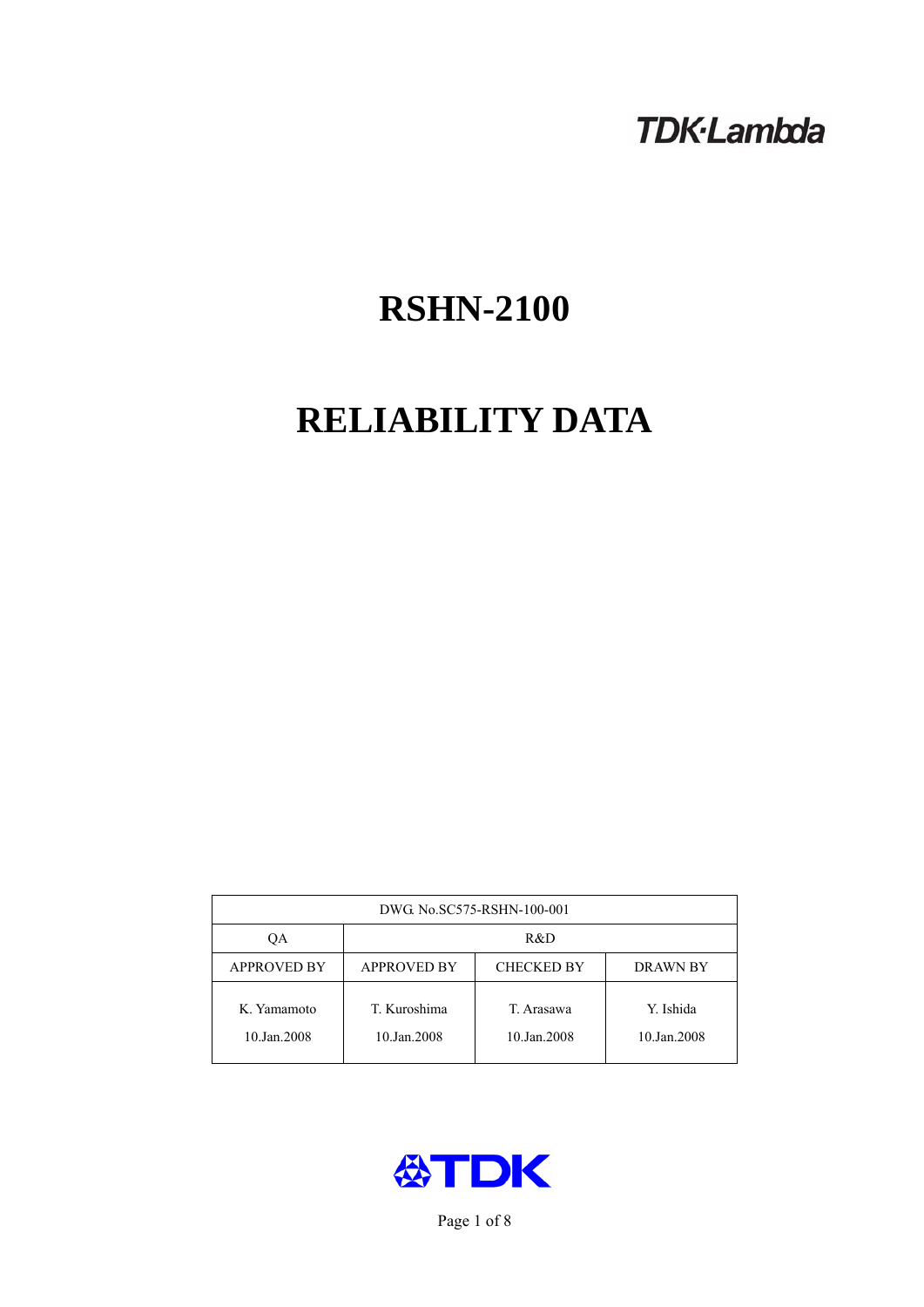#### **RSHN-2100**

# **I N D E X**

|                                     | Page   |
|-------------------------------------|--------|
| 1. Calculated Values of MTBF        | Page-3 |
| 2. Vibration Test                   | Page-4 |
| 3. Heat Cycle Test                  | Page-5 |
| 4. Humidity Test                    | Page-6 |
| 5. High Temperature Resistance Test | Page-7 |
| 6. Low Temperature Storage Test     | Page-8 |

The following data are typical values. As all units have nearly the same characteristics, the data to be considered as ability values.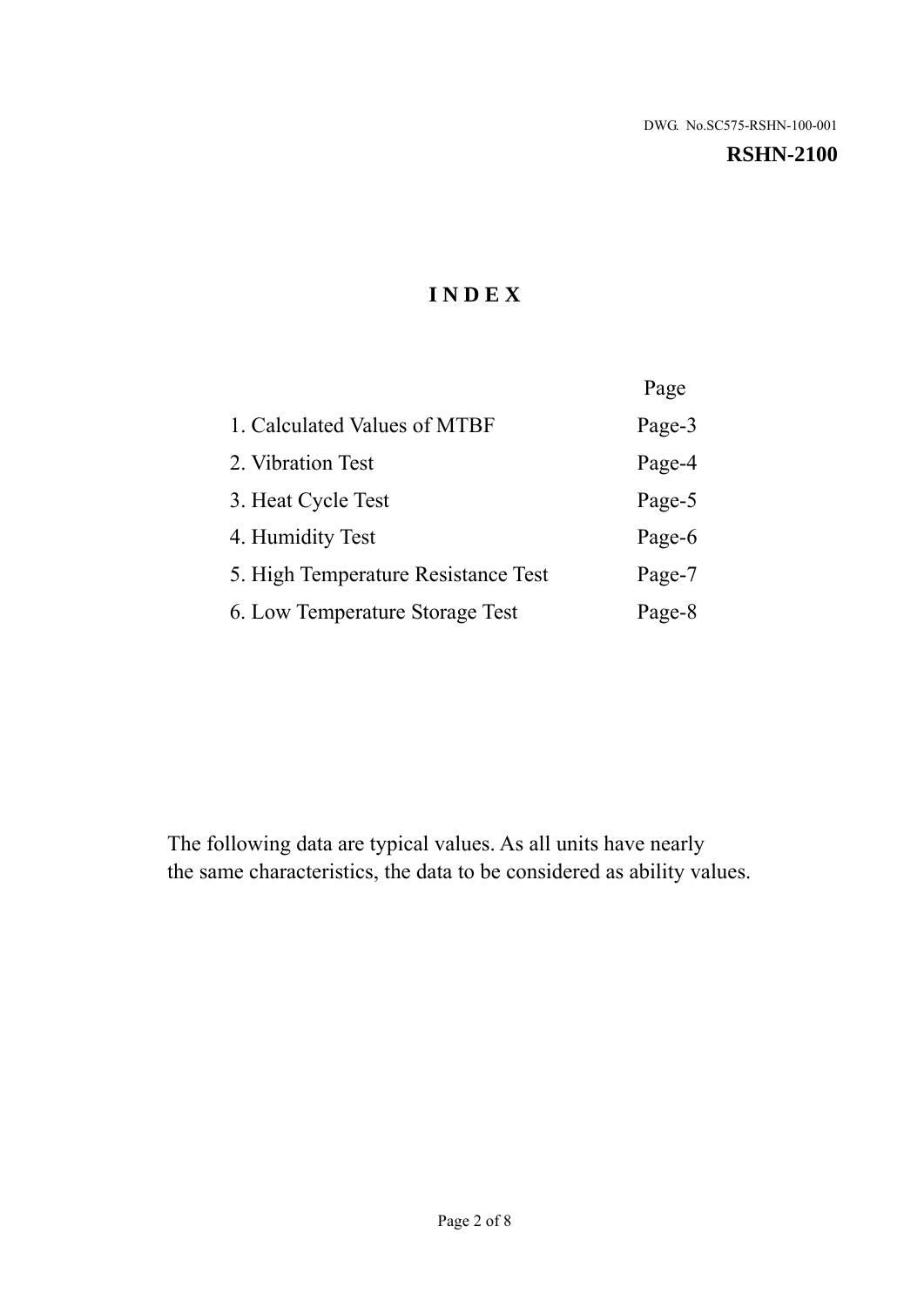#### **RSHN-2100**

1. Calculated values of MTBF

MODEL : RSHN-2100

(1) Calculating Method

 Calculated based on parts stress reliability projection of MIL-HDBK-217F NOTICE2.

Individual failure rates  $\lambda$  G is given to each part and MTBF is calculated by the count of each part.

$$
MIBF = \frac{1}{\lambda_{\text{equip}}} = \frac{1}{\sum_{i=1}^{n} N_i (\lambda_G \pi_Q)_i} \times 10^6 \text{ (hours)}
$$

| : Total equipment failure rate (Failure / $10^6$ Hours)                   |
|---------------------------------------------------------------------------|
| : Generic failure rate for the $\hbar$ generic part                       |
| (Failure/ $10^6$ Hours)                                                   |
| : Quantity of <i>i</i> th generic part                                    |
| : Number of different generic part categories                             |
| : Generic quality factor for the <i>i</i> th generic part ( $\pi Q = 1$ ) |
|                                                                           |

- (2) MTBF Values
	- GF : Ground, Fixed

 $MTBF = 3,790,176$  (Hours)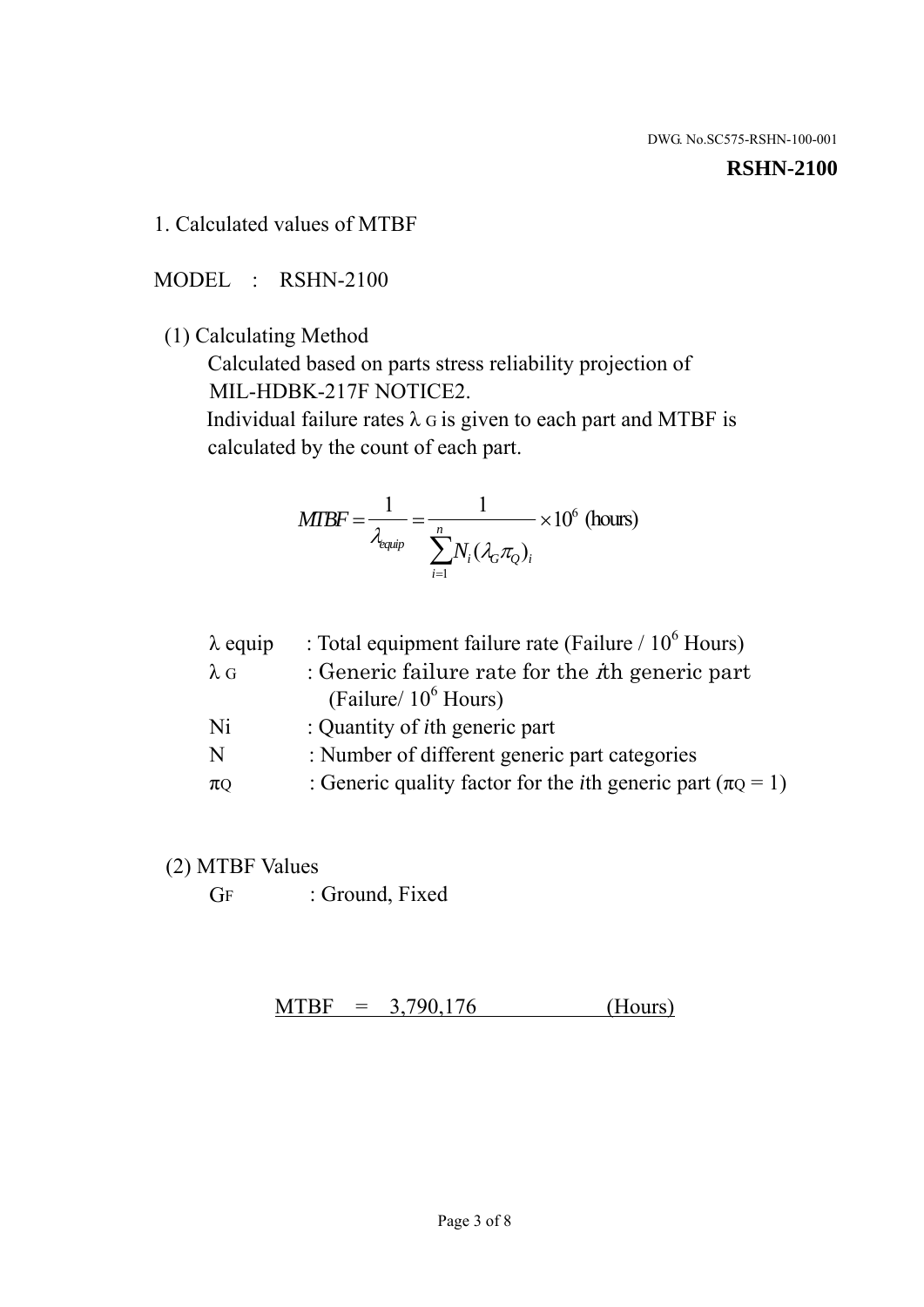#### **RSHN-2100**

2. Vibration Test

# MODEL : RSHN-2100 (Representation Product : RTHN-5150)

- (1) Vibration Test Class Frequency Variable Endurance Test
- (2) Equipment Used Controller VS-1000-6, Vibrator 905-FN ( IMV CORP.)
- (3) The Number of D.U.T. (Device Under Test) 2 units
- (4) Test Condition
	- · Frequency : 10~55Hz
	- · Amplitude : 0.7mm, Sweep for 1 min.
	- · Dimension and times : X, Y and Z directions for 0.5 hours each.

# (5) Test Method

Fix the D.U.T. on the fitting-stage

# (6) Test Results

PASS

#### Typical Sample Data

| Check item                         | Spec.                           |                   | <b>Before Test</b>  | After Test          |
|------------------------------------|---------------------------------|-------------------|---------------------|---------------------|
|                                    | Differential Mode: 25dBmin.     | $0.2$ MHz         | 75.15               | 75.10               |
|                                    |                                 | 30 MHz            | 56.05               | 56.05               |
| Attenuation (dB)                   | Common Mode: 25dBmin.           | $0.1$ MHz         | 32.80               | 32.80               |
|                                    |                                 | $10 \text{ MHz}$  | 38.70               | 38.20               |
| Leakage Current (mA)               | 5mA max.(500V, 60Hz)            | Line1             | 2.68                | 2.67                |
|                                    |                                 | Line <sub>2</sub> | 2.68                | 2.67                |
|                                    |                                 | Line3             | 2.69                | 2.68                |
| DC Resistance $(m\Omega)$          | $6m \Omega$ max.                |                   | 2.54                | 2.54                |
| <b>Test Voltage</b>                | $L-L: 2192Vdc$ 60s.             |                   | OK                  | OK                  |
|                                    | $L-E$ : 2500Vac 60s.            |                   |                     |                     |
| Isolation Resistance ( $M\Omega$ ) | $100M \Omega$ min. (500Vdc 60s) |                   | $1.0 \times 10^{7}$ | $1.0 \times 10^{7}$ |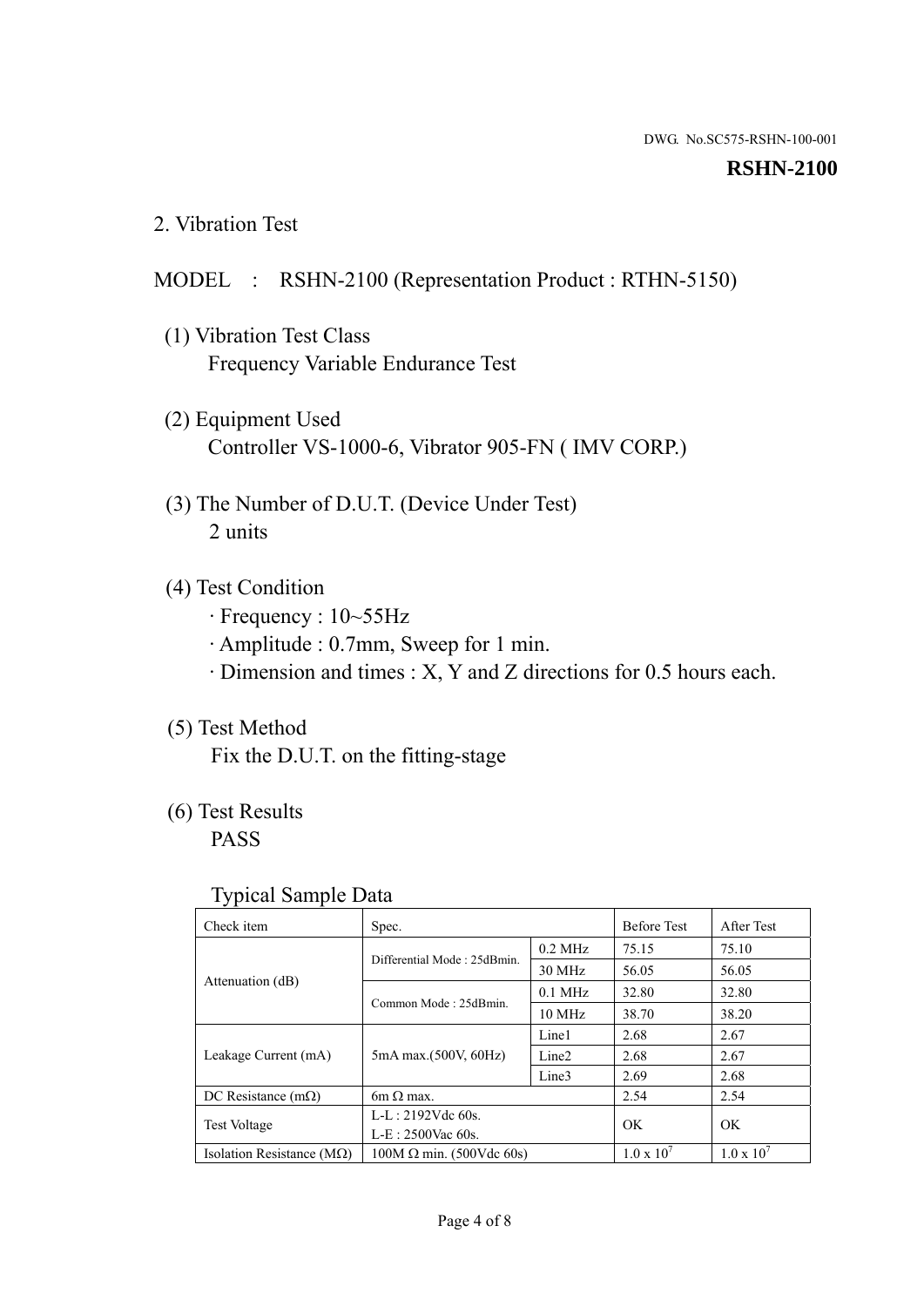1 cycle

30min.

3min.

30min.

3. Heat Cycle Test

# MODEL : RSHN-2100 (Representation Product : RTHN-5150)

- (1) Equipment Used TEMPERATURE CHAMBER TSA-71H-W (ESPEC CORP.)
- (2) The Number of D.U.T. (Device Under Test) 2 units
- (3) Test Conditions
	- · Ambient Temperature : -25~+85°C · Test Cycles : 100cycles
- (4) Test Method

 Before the test check if there is no abnormal characteristics and put the D.U.T. in the testing chamber. Then test it in the above cycles, After the test is completed leave it for 1 hour at room temperature and check it if there is no abnormal each characteristics.

+85°C

 $-25^{\circ}$ C

(5) Test Results

PASS

| <b>Typical Sample Data</b> |  |
|----------------------------|--|
|                            |  |

| Check item                         | Spec.                           |                   | <b>Before Test</b>  | After Test          |
|------------------------------------|---------------------------------|-------------------|---------------------|---------------------|
|                                    | Differential Mode: 25dBmin.     | $0.2$ MHz         | 68.95               | 73.65               |
|                                    |                                 | 30 MHz            | 57.70               | 54.75               |
| Attenuation (dB)                   | Common Mode: 25dBmin.           | $0.1$ MHz         | 33.50               | 31.50               |
|                                    |                                 | $10$ MHz          | 40.25               | 40.40               |
| Leakage Current (mA)               | 5mA max.(500V, 60Hz)            | Line1             | 2.69                | 2.63                |
|                                    |                                 | Line <sub>2</sub> | 2.67                | 2.65                |
|                                    |                                 | Line3             | 2.67                | 2.65                |
| DC Resistance $(m\Omega)$          | 6m $\Omega$ max.                |                   | 2.47                | 2.44                |
| Test Voltage                       | $L-L: 2192Vdc$ 60s.             |                   | OK.                 | OK                  |
|                                    | $L-E: 2500$ Vac 60s.            |                   |                     |                     |
| Isolation Resistance ( $M\Omega$ ) | $100M \Omega$ min. (500Vdc 60s) |                   | $1.0 \times 10^{7}$ | $1.0 \times 10^{7}$ |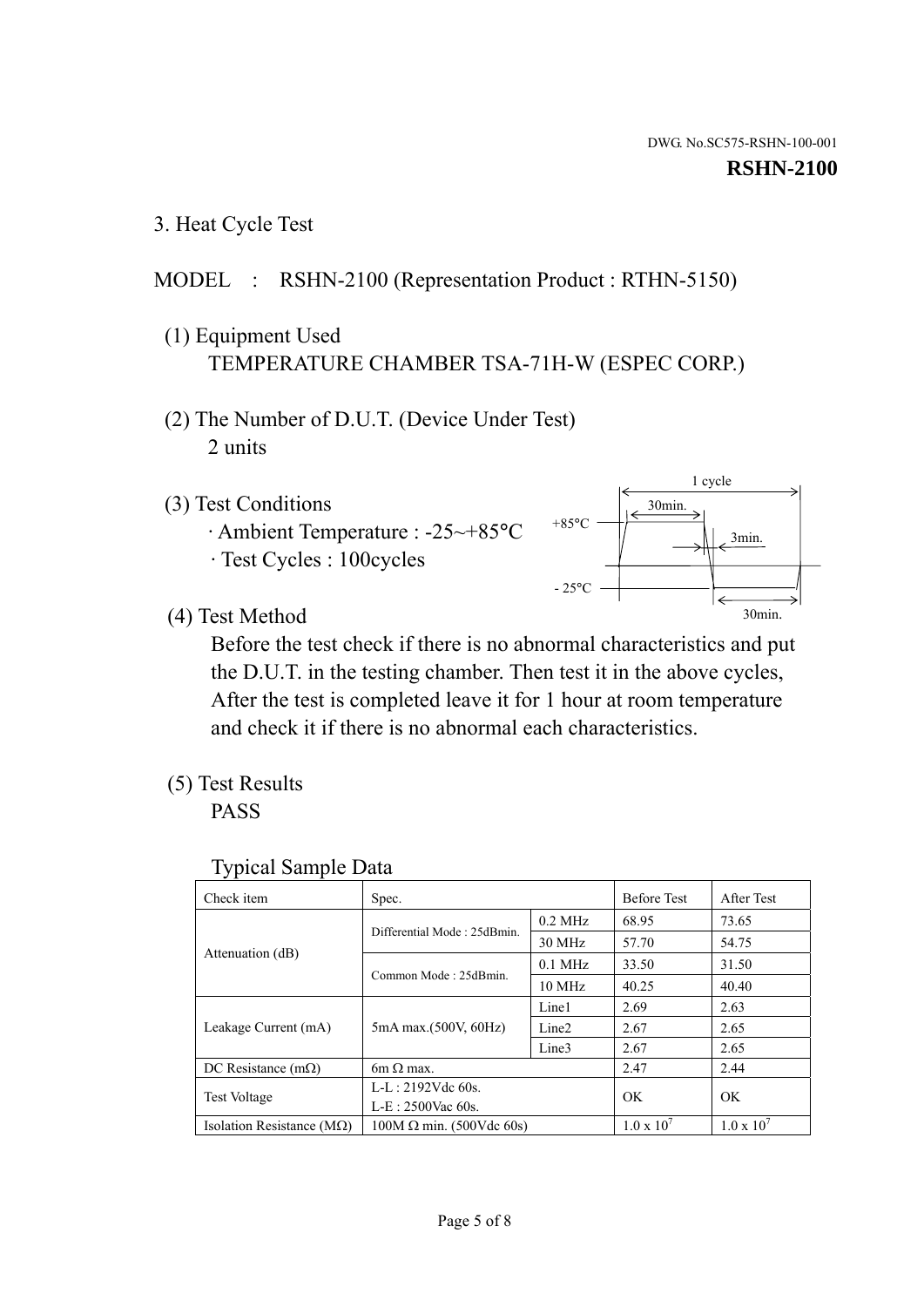4. Humidity Test

# MODEL : RSHN-2100 (Representation Product : RTHN-5150)

- (1) Equipment Used TEMP. & HUMID. CHAMBER PR-4KT (ESPEC CORP.)
- (2) The Number of D.U.T. (Device Under Test) 2 units

### (3) Test Conditions

- · Ambient Temperature : +40°C
- · Test Time : 500 hours
- · Ambient Humidity : 90~95% RH No Dewdrop

# (4) Test Method

 Before the test check if there is no abnormal characteristics and put the D.U.T. in the testing chamber. Then test it in the above conditions. After the test is completed leave it for 1 hour at room temperature and check it if there is no abnormal each characteristics.

# (5) Test Results

PASS

| ັ່<br>Check item                   | Spec.                       |                   | <b>Before Test</b>  | After Test          |
|------------------------------------|-----------------------------|-------------------|---------------------|---------------------|
|                                    | Differential Mode: 25dBmin. | $0.2$ MHz         | 71.45               | 74.75               |
|                                    |                             | 30 MHz            | 54.85               | 49.00               |
| Attenuation (dB)                   | Common Mode: 25dBmin.       | $0.1$ MHz         | 33.40               | 33.50               |
|                                    |                             | $10 \text{ MHz}$  | 39.15               | 39.90               |
| Leakage Current (mA)               | 5mA max.(500V, 60Hz)        | Line1             | 2.71                | 2.66                |
|                                    |                             | Line <sub>2</sub> | 2.70                | 2.66                |
|                                    |                             | Line3             | 2.69                | 2.66                |
| DC Resistance $(m\Omega)$          | $6m \Omega$ max.            |                   | 2.51                | 2.44                |
| Test Voltage                       | $L-L: 2192Vdc$ 60s.         |                   | OK                  | OK.                 |
|                                    | $L-E: 2500$ Vac 60s.        |                   |                     |                     |
| Isolation Resistance ( $M\Omega$ ) | $100M$ Ω min. (500Vdc 60s)  |                   | $1.0 \times 10^{7}$ | $1.0 \times 10^{7}$ |

#### Typical Sample Data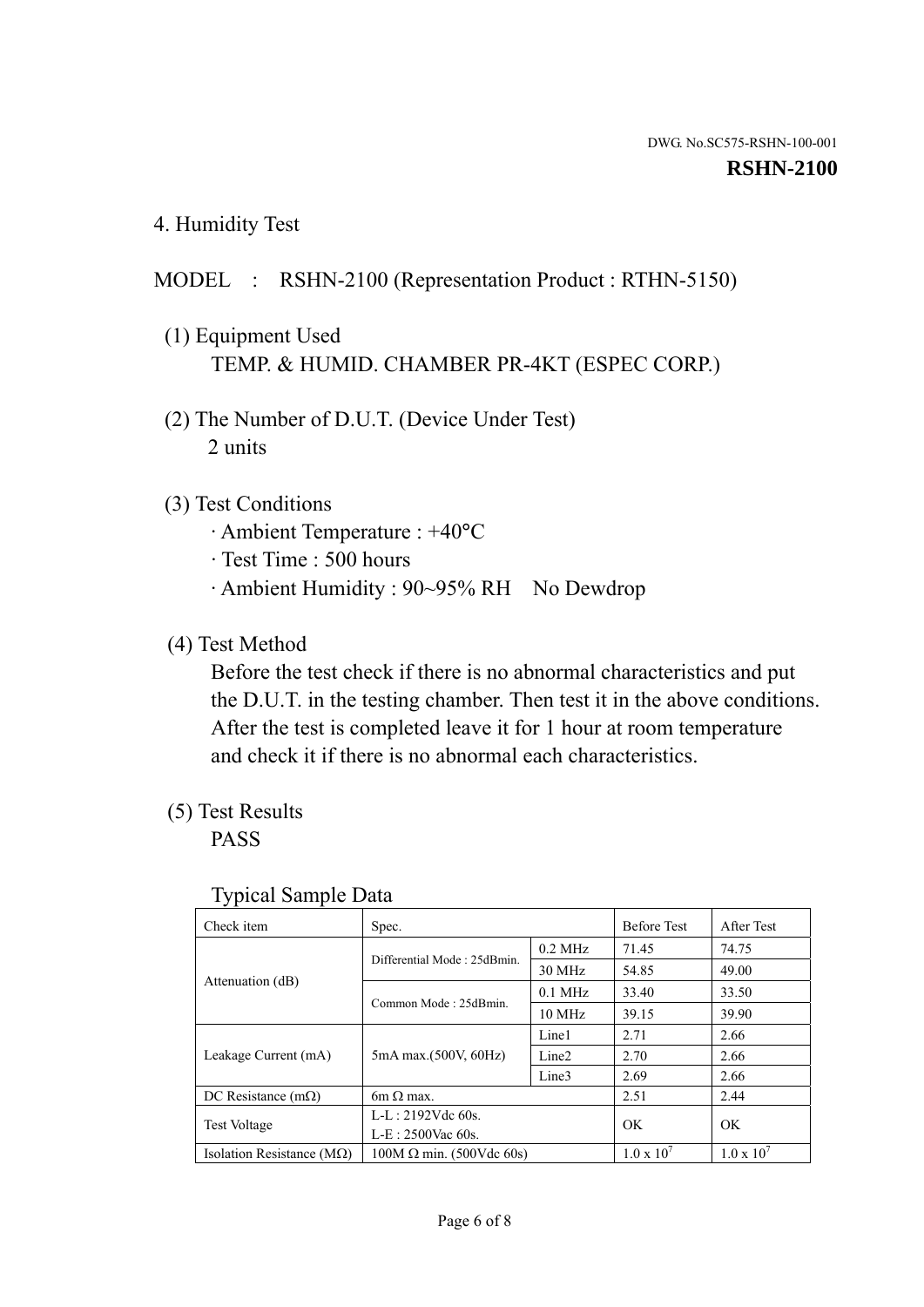5. High Temperature Resistance Test

### MODEL : RSHN-2100 (Representation Product : RTHN-5300)

- (1) Equipment Used TEMPERATURE CHAMBER PHH-300 ( ESPEC CORP.)
- (2) The Number of D.U.T. (Device Under Test) 2 units
- (3) Test Conditions
	- · Ambient Temperature : +50°C
	- · Test Time : 500 hours
	- · Operating : DC 300A
- (4) Test Method

 Before the test check if there is no abnormal characteristics and put the D.U.T. in the testing chamber. Then test it in the above conditions. After the test is completed leave it for 1 hour at room temperature and check it if there is no abnormal each characteristics.

(5) Test Results

PASS

| . .                                |                                 |                   |                     |                     |
|------------------------------------|---------------------------------|-------------------|---------------------|---------------------|
| Check item                         | Spec.                           |                   | <b>Before Test</b>  | After Test          |
|                                    | Differential Mode: 25dBmin.     | $0.2$ MHz         | 75.80               | 78.15               |
|                                    |                                 | 30 MHz            | 34.25               | 38.60               |
| Attenuation (dB)                   | Common Mode: 25dBmin.           | $0.5$ MHz         | 34.15               | 34.40               |
|                                    |                                 | 6 MHz             | 38.60               | 29.55               |
| Leakage Current (mA)               | 5mA max.(500V, 60Hz)            | Line1             | 2.72                | 2.65                |
|                                    |                                 | Line <sub>2</sub> | 2.72                | 2.66                |
|                                    |                                 | Line3             | 2.72                | 2.66                |
| DC Resistance $(m\Omega)$          | $2m \Omega$ max.                |                   | 1.02                | 0.99                |
| <b>Test Voltage</b>                | $L-L: 2192Vdc$ 60s.             |                   | OK.                 | OK.                 |
|                                    | $L-E: 2500$ Vac 60s.            |                   |                     |                     |
| Isolation Resistance ( $M\Omega$ ) | $100M \Omega$ min. (500Vdc 60s) |                   | $1.0 \times 10^{7}$ | $1.0 \times 10^{7}$ |

#### Typical Sample Data